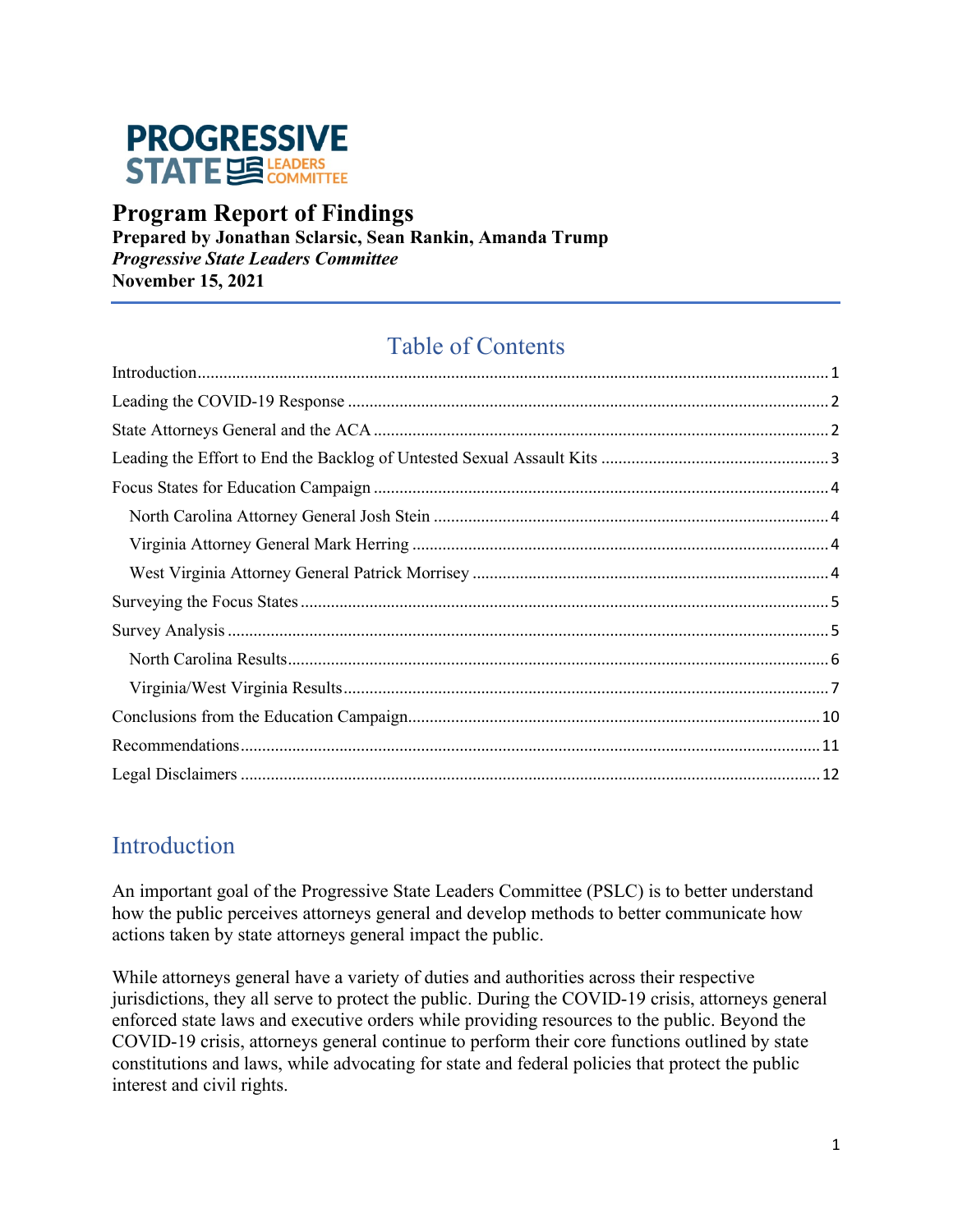This report will review the actions of three attorneys general around three issues related to health and public safety: the Affordable Care Act (ACA), COVID-19 responses, and ending the sexual assault kit testing backlog. The report will further examine the impact of the Progressive State Leaders Committee's education campaign to inform constituents about the attorneys general actions on these topics. This report focused on a contiguous geographic region in Southern Appalachia that crossed three states —North Carolina, Virginia, and West Virginia—and examined in detail the actions of the state attorneys general and the effectiveness of an education campaign informing the public about their actions.

In the summer of 2020 the Progressive States Leaders Committee, commissioned a survey of residents to determine whether an education campaign would be effective in raising awareness about attorneys general and their actions on the three issues. The survey results, discussed within this report, demonstrate that an education campaign consisting of text, online, and traditional media may be effective in helping the public understand the roles of states attorney general and their work on these issues. PSLC conducted its campaign and then measured its effectiveness by using the same instrument both before and after the program. The report breaks down the results of the post-education campaign survey, offers conclusions based on the resulting data, and provides recommendations for future public education about attorneys general.

# <span id="page-1-0"></span>Leading the COVID-19 Response

The COVID-19 pandemic required attorneys general to act quickly to protect consumers, healthcare workers, and the public. Attorneys general pushed the federal government to take necessary steps to address the crisis and mitigate its devastating impact. Within their states, attorneys general have acted to protect consumers from coronavirus related scams and price gouging. In addition to the direct actions attorneys general have taken in response to the pandemic, they have also advised governors and legislatures to issue executive orders and pass emergency laws. Collectively, attorneys general drafted multi-state letters and filed lawsuits to protect their residents, advocated for public policy changes, and stopped bad actors attempting to take advantage of a crisis.

Attorneys general actions in response to COVID-19 have mostly fallen into four categories: 1) protecting consumers; 2) protecting civil liberties and civil rights; 3) advising state and local governments on their obligations under emergency conditions; and 4) advocating for public health policies.

COVID-19 was the dominant issue facing state and district residents in 2020. Because attorneys general have played such an active role in helping residents navigate the pandemic, this PSLC program focused in part on the COVID-19 response of the attorneys general.

## <span id="page-1-1"></span>State Attorneys General and the ACA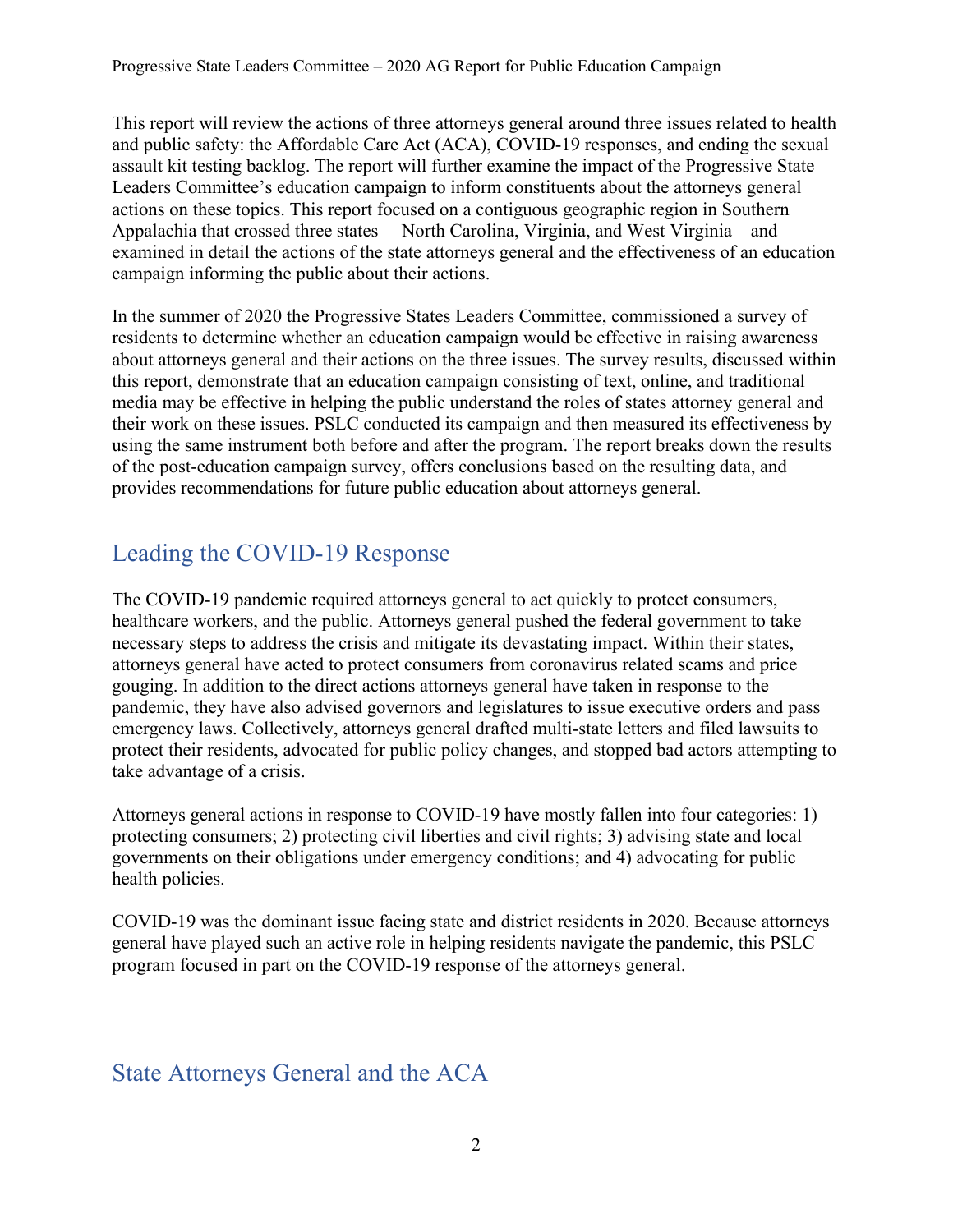The Affordable Care Act has been in place since 2013 and has remained a focus of elected officials in both their official capacity and electorally, with attorneys general litigating both for and against the ACA. In 2018, Congress weakened the ACA by removing the tax penalty for the individual mandate. As a result, several attorneys general brought a multistate challenge, now before the Supreme Court as *California v. Texas*, arguing that the entire ACA must be ruled unconstitutional. The plaintiffs argue that because the individual mandate provides no revenue, it can no longer be upheld as a tax. Furthermore, they argue that because the mandate is a fundamental part of the ACA and not severable from the rest of the law, the entire ACA must be struck down.

Without the ACA, millions of Americans would have lost their health insurance and insurance companies would no longer be required to cover preexisting conditions. Other attorneys general intervened in *California v. Texas* to defend the ACA from the challenge. Attorneys general have also paid close attention to the federal rulemaking process around the ACA, the process by which federal agencies issue rules and interpretations about how it will implement the ACA. The Trump Administration used this rulemaking process to undermine the ACA and implement conservative policies such as restricting abortion access. Many attorneys general have also protected consumers by pushing back against federal efforts to weaken the ACA by allowing for health plans that provide insufficient healthcare coverage.

The PSLC program focused on the ACA as one of the three test issues because of the significant role attorneys general have played in the litigation, the potential impact on state residents, and the progress of the Supreme Court case throughout 2020.

# <span id="page-2-0"></span>Leading the Effort to End the Backlog of Untested Sexual Assault Kits

Sexual Assault Kits (SAKs), also known as rape kits, are valuable evidence for solving and prosecuting sexual assault cases. SAKs contain DNA evidence from a victim which police can use to match against known offenders and suspects. Many times, testing the SAK leads to an arrest. Thus, quick collection and testing of SAKs is critically important to serve justice for victims of sexual assault and to protect the community. However, there has been a significant national backlog of untested SAKs.

State attorneys general can provide leadership to address the backlog, ensure speedy testing of new SAKs, and prosecute perpetrators. Some states have made good progress addressing the backlog and reform the SAK testing system. In 2015, West Virginia state police identified 2,400 untested kits in their possession. The federal government awarded West Virginia grants in 2015 and 2016 to test the backlog. By March 2019, the state had [nearly completed testing](https://www.wvgazettemail.com/news/legal_affairs/state-says-sexual-assault-kit-backlog-nearly-gone/article_76745299-cd40-5486-837a-feeadf928d89.html) the backlog. While West Virginia has shown progress in ending its backlog, it has also enacted legislative reforms to address some of the six goals advocated by End the Backlog. In 2018, the legislature passed a law creating a [Sexual Assault Forensic Commission](http://www.wvlegislature.gov/Bill_Status/Bills_history.cfm?input=36&year=2018&sessiontype=RS&btype=bill) to establish best practice protocols for handling rape kits, including timeframes for submission and storage. In 2019, West Virginia enacted the [Sexual Assault Victims'](http://www.wvlegislature.gov/Bill_Text_HTML/2019_SESSIONS/RS/bills/SB72%20SUB1%20ENR.pdf) Bill of Rights granting sexual assault victims the right to: have their kit tested; be informed by law enforcement of any results of their medical forensic examination; be informed of evidence preservation policies; be notified by mail, upon written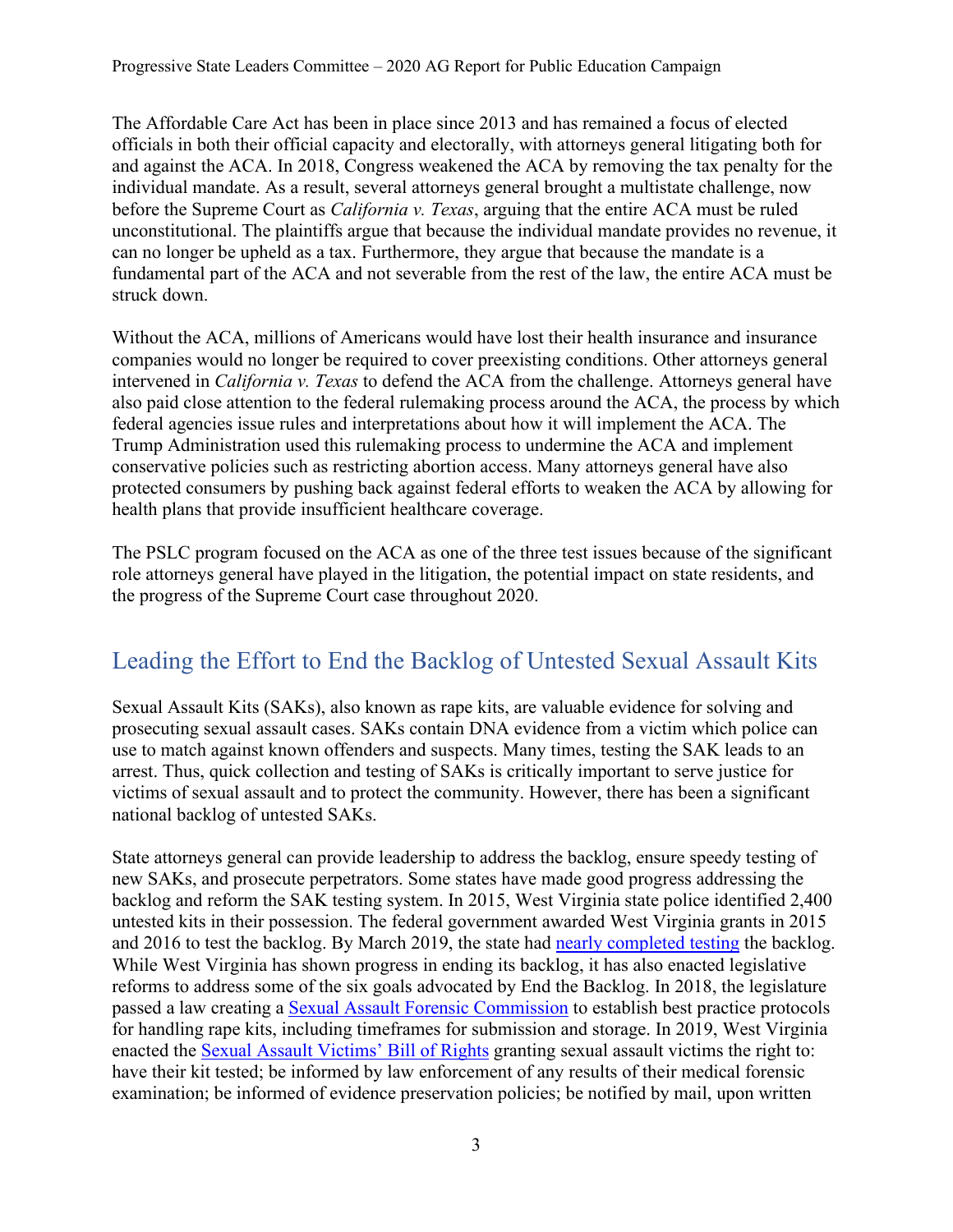Progressive State Leaders Committee – 2020 AG Report for Public Education Campaign

request, 60 days before intended destruction of the kit; and upon written request, have their kit preserved for up to an additional 10 years.

As of March 2019, Virginia Attorney General Mark Herring announced that Virginia had tested 1,770 of the kits from a backlog that had reached 2,902. From that testing, law enforcement officials were able to link 140 previously untested kits to suspects. The Attorney General is in the process of testing an additional 1,247 kits collected between 2014 and 2016, which should completely eliminate the backlog of kits collected before 2017.

Following a 2018 statewide inventory, North Carolina discovered [more than 15,000](https://www.newsobserver.com/news/local/crime/article203795399.html) untested SAKs, the most untested kits reported in the nation. In response, North Carolina Attorney General Josh Stein assembled a bipartisan collation to introduce and pass the [Survivor Act,](https://www.ncleg.gov/BillLookup/2019/H29) which offered comprehensive reform to ensure inventory and testing of SAKs. The Act allocated \$6 million in funding for testing and training, alongside millions of dollars in federal grants awarded to North Carolina by the Sexual Assault Kit Initiative (SAKI), which is administered by the Bureau of Justice Assistance within the federal Department of Justice.

The PSLC program focused on sexual assault kits as its third test issue because all three states made progress on sexual assault kits. Unlike COVID-19 and the ACA, this is an issue that members of the public likely had not heard much about and would be unlikely to know about the positive role their state attorney general played in addressing the testing backlog.

# <span id="page-3-0"></span>Focus States for Education Campaign

This program and education campaign focused on a contiguous area in Southern Appalachia, crossing three Appalachian states: Virginia, West Virginia, and North Carolina. The audience was a mostly homogenous population and has active attorneys general on the three focus issues.

### <span id="page-3-1"></span>North Carolina Attorney General Josh Stein

- Participated in ACA lawsuit (Defendant) and other ACA actions.
- Led a COVID-19 response, including on price gouging, consumer protection, and enforcing state orders.
- Worked to end sexual assault kit backlog and to pass and implement the Survivor's Act.

### <span id="page-3-2"></span>Virginia Attorney General Mark Herring

- Participated in ACA lawsuit (Defendant) and other ACA actions
- Led a COVID-19 response, including on price gouging, consumer protection, and enforcing state orders.
- Worked to end sexual assault kit backlog; helped launch a sexual assault kit tracking system; advocated for new legislation and funding to address the backlog.

### <span id="page-3-3"></span>West Virginia Attorney General Patrick Morrisey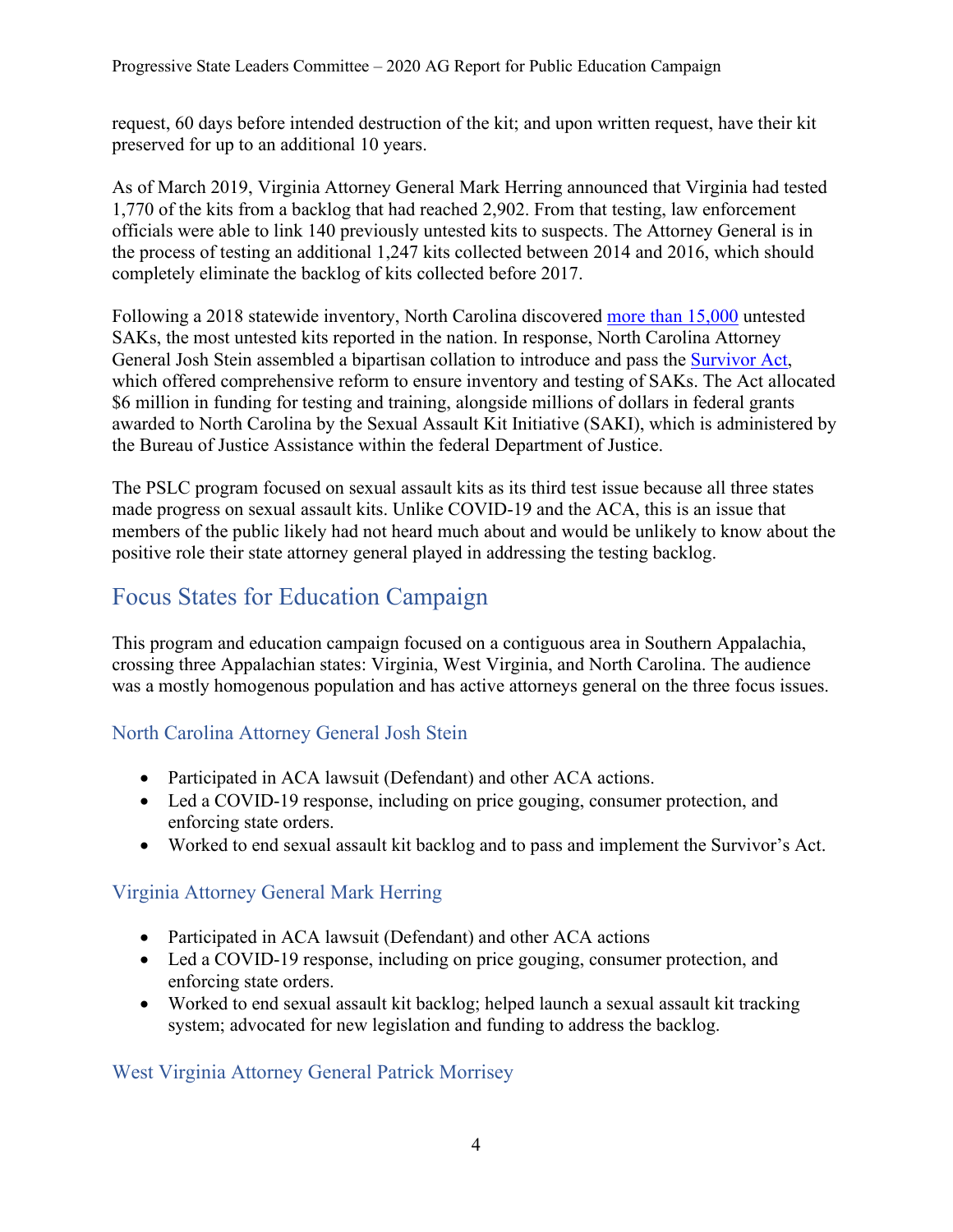- Participated in ACA lawsuit (Plaintiff) and other ACA actions.
- Led a COVID-19 response, including on price gouging, consumer protection, and enforcing state orders.
- Although not as active in addressing the sexual assault kit backlog, West Virginia passed three new laws to address the backlog and improve testing with support from the West Virginia Office of Attorney General.

# <span id="page-4-0"></span>Surveying the Focus States

During June and July 2020, Progressive State Leaders Committee (PSLC) used an instrument to gauge public opinion pertaining to understanding the role of state attorneys general (AG).

PSLC polled Residents in the geographic areas within each state. It focused on less politically active residents. The intention was to find people who may have been open to learning new information about their attorney general and not be biased toward one party or another.

This analysis included 1,681 repeat responses (two confirmed responses: one at the beginning and one at the end) across all three states—during Phase I, 4,508 responses were collected between June 4 and June 20, and during Phase 2, 1,681 responses were collected between July 10 and July 20.

The survey responses were recorded on a scale from 3 (high awareness, approval, or concern) to -2 (low awareness, disapproval, or lack of concern), with "unsure" recoded as 0. This means that the threshold for movement only required moving from no awareness to low awareness, for example. Positive coefficients indicate net movement towards awareness, approval, or concern, negative coefficients indicate net movement towards awareness, disapproval, or concern, and coefficient sizes can be interpreted relative to one another as a measure of the size of net movement. The significance level indicates the chances that net movement of this size could have occurred by chance rather than as the outcome of treatment. For example, a significance of 0.98 indicates a 98% chance that the effect size is due to chance. This report defines statistically significant movement as movement with a significance level of  $\leq 0.10$ , or a  $\leq 10\%$  chance of occurring randomly as a result of our information and program.

# <span id="page-4-1"></span>Survey Analysis

The results from North Carolina indicate that the education programs were effective at raising awareness of the AG and the AG's priority issues. In North Carolina, nearly all the questions about various contact modes were statistically significant and indicate that members of the control group were more likely to have interacted with one of those contact modes with the exception of a telephone town hall. In fact, the telephone town hall was not executed for technical reasons and therefore, the negative responses are themselves informative.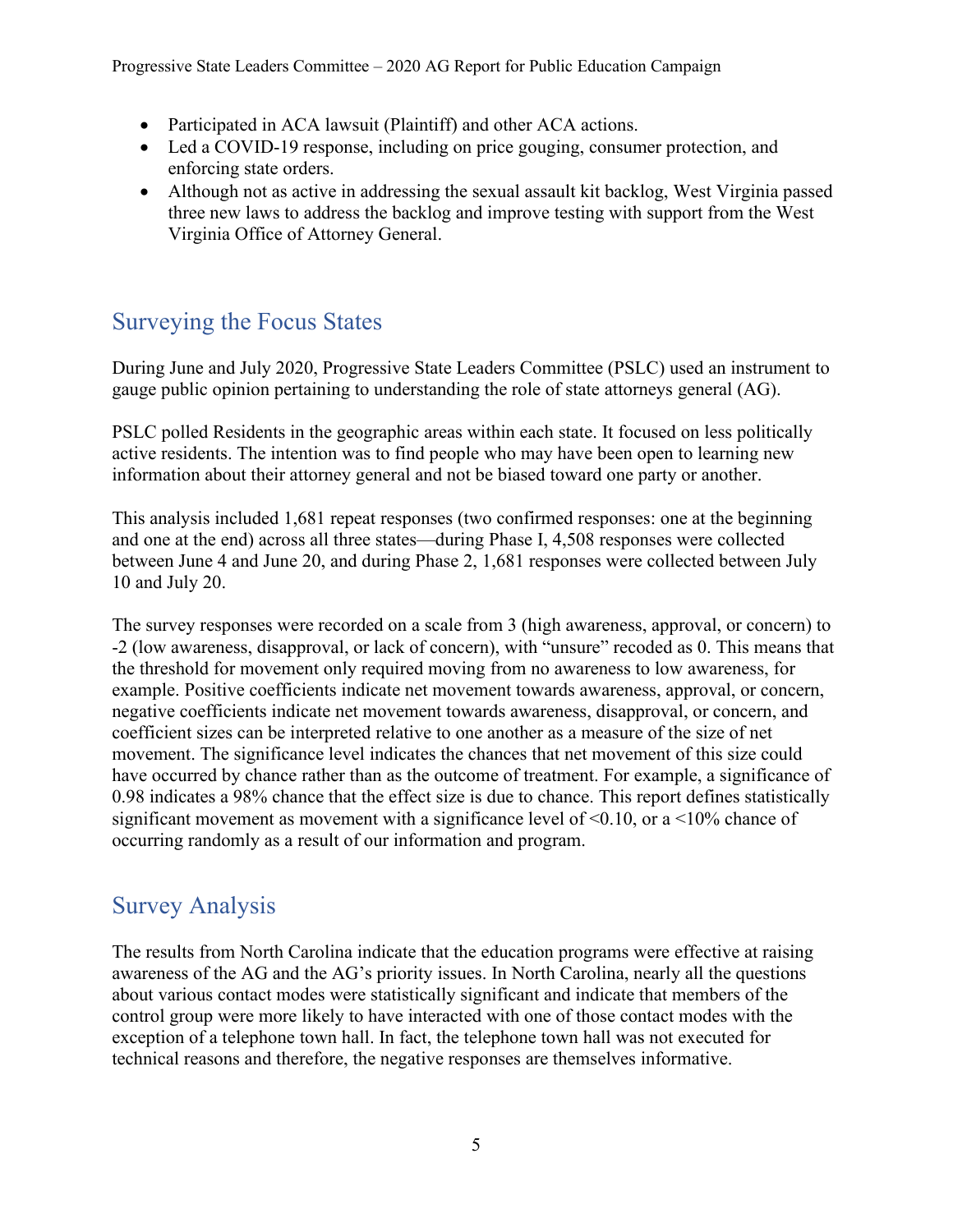It is important to note that though the increase in awareness does not correlate with a change in personal political views. In North Carolina, nearly every question asking about a voter's concern about a specific issue did not show statistically significant movement in any direction between Phase 1 and Phase 2 among the two survey groups.

From the data, we can conclude that the experiment was successful in driving awareness.

#### <span id="page-5-0"></span>North Carolina Results

During June and July, PSLC attempted to measure how PSLC's education programs affected residents in treatment and control areas. 3,028 North Carolinians were interviewed during Phase I, taking place between June 4 and 7, and 1,158 respondents were re-interviewed during Phase II, between July 10 and 14. Between the two phases, PSLC ran text and mail campaigns as well as online and radio ads. PSLC had originally planned to run a telephone town hall in treatment media markets but did not end up doing so. The Greensboro and Charlotte media markets (excluding Mecklenburg County) served as the treatment media markets, as shown in the map below, and the rest of the state (excluding the Chattanooga and Atlanta media markets) served as the control group. Mecklenburg County and the Chattanooga and Atlanta media markets were excluded from the survey group and analysis.



| <b>Question</b>                       | Significance | Coefficient |
|---------------------------------------|--------------|-------------|
| COVID-19 Concern - Health             | 0.90         | $-0.8%$     |
| $COVID-19$ Concern – Economy          | 0.34         | $-8.6\%$    |
| NC AG Awareness - COVID-19            | 0.02         | 20.0%       |
| <b>SCOTUS ACA Awareness</b>           | 0.01         | 21.1%       |
| NC AG Awareness - ACA Lawsuit         | 0.00         | 23.2%       |
| NC AG Impression - Protect/Repeal ACA | 0.09         | $6.8\%$     |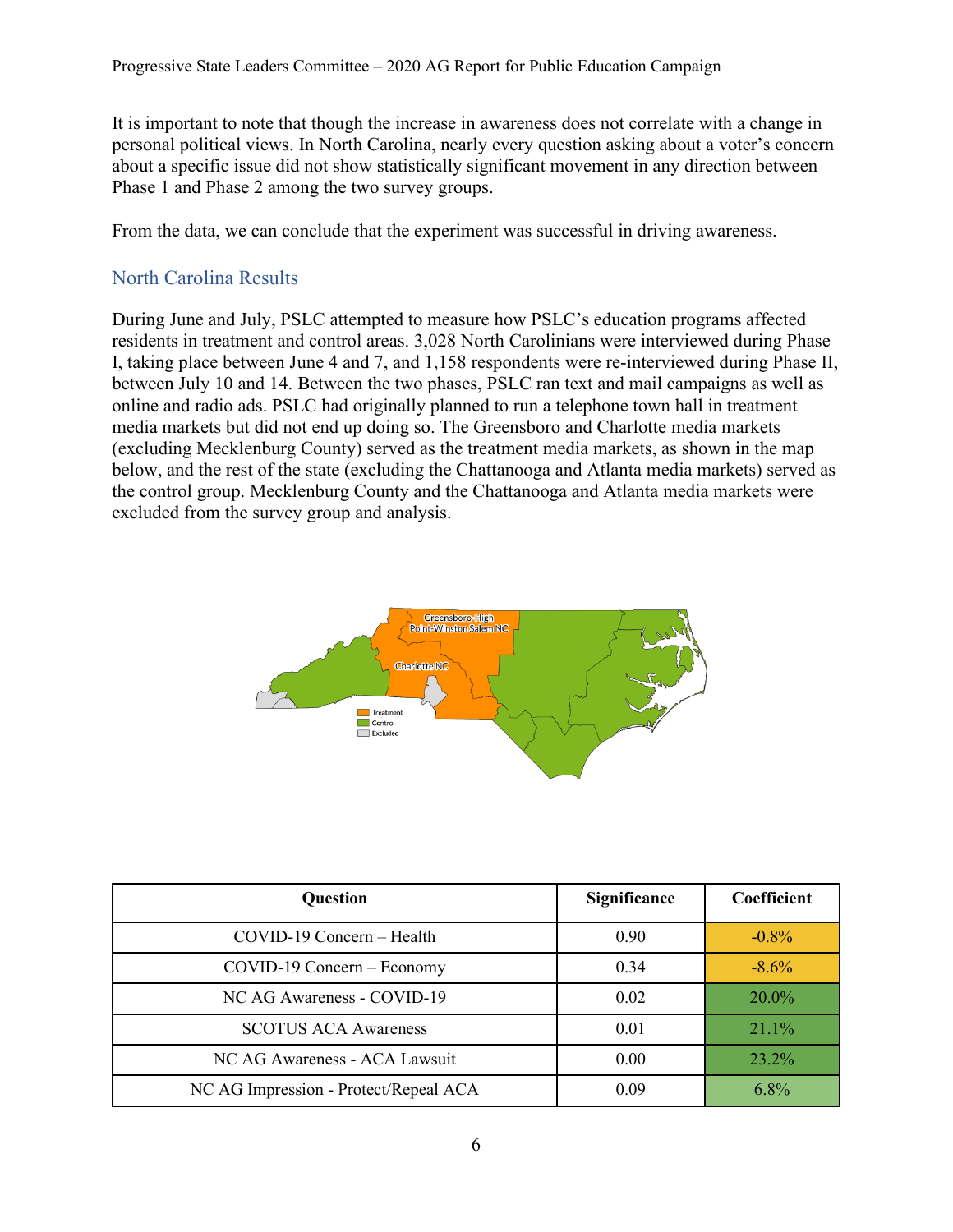| NC AG Preference - Protect/Repeal ACA                             | 0.22 | 4.2%     |
|-------------------------------------------------------------------|------|----------|
| ACA Concern - Health Insurance Loss/Too Expensive                 | 0.01 | $-19.1%$ |
| Awareness - Rape Kit Backlog                                      | 0.00 | 34.2%    |
| Concern - Rape Kit Backlog                                        | 0.47 | $4.0\%$  |
| NC AG Impression - Responsible for/Addressing Rape Kit<br>Backlog | 0.11 | 8.5%     |
| Awareness - Survivor Act                                          | 0.19 | 11.6%    |
| NC AG - Amount Heard About                                        | 0.00 | 66.2%    |
| NC AG - Received Text                                             | 0.00 | 33.6%    |
| NC AG - Received Mail                                             | 0.00 | 100%     |
| NC AG - Heard Radio Ad                                            | 0.00 | 17.3%    |
| NC AG - Saw News Story                                            | 0.00 | 23.2%    |
| NC AG - Saw Online Ad                                             | 0.00 | 27.1%    |
| NC AG - Attended Telephone Town Hall                              | 0.52 | $1.3\%$  |

*Green means statistically significant in the positive direction, red means statistically significant in the negative direction, and yellow means no statistical significance.*

*Regression measures net movement on the questions above in treatment areas relative to controls. Positive coefficients indicate net movement in the positive direction (more concerned/aware/etc) on all questions except for the ones regarding AG Stein's position on protecting the ACA, what North Carolinians want AG Stein to do with respect to protecting the ACA, and the question about whether or not AG Stein is responsible for or is addressing the backlog of rape kits. In the ACA instances, a positive coefficient indicates movement towards protecting the ACA, and in the case of the rape kit question, a positive coefficient indicates movement towards believing that AG Stein is addressing the backlog of rape kits.*

#### <span id="page-6-0"></span>Virginia/West Virginia Results<sup>[1](#page-6-1)</sup>

During June and July, PSLC attempted to measure how the PSLC's education programs affected residents in treatment and control areas. 1,480 Virginians and West Virginians were interviewed during Phase I, taking place between June 14 and 20, and 523 respondents were re-interviewed during Phase II, between July 17 and 20. Between the two phases, PSLC ran a text campaign, online ads, and hosted a telephone town hall in treatment media markets. As shown in the maps below, in Virginia, the Roanoke-Lynchburg media market served as the treatment media market, with the rest of the state acting as the control group, and in West Virginia, the Bluefield-Beckley-

<span id="page-6-1"></span><sup>&</sup>lt;sup>1</sup> Because the treatment groups in West Virginia and Virginia were small in terms of population, PSLC combined the data from West Virginia and Virginia and performed the analysis on the combined data set. Additionally, because the media markets and restrictions on partisanship chosen by PSLC were so small, the findings reached in West Virginia and Virginia are not as rigorous as those drawn in North Carolina.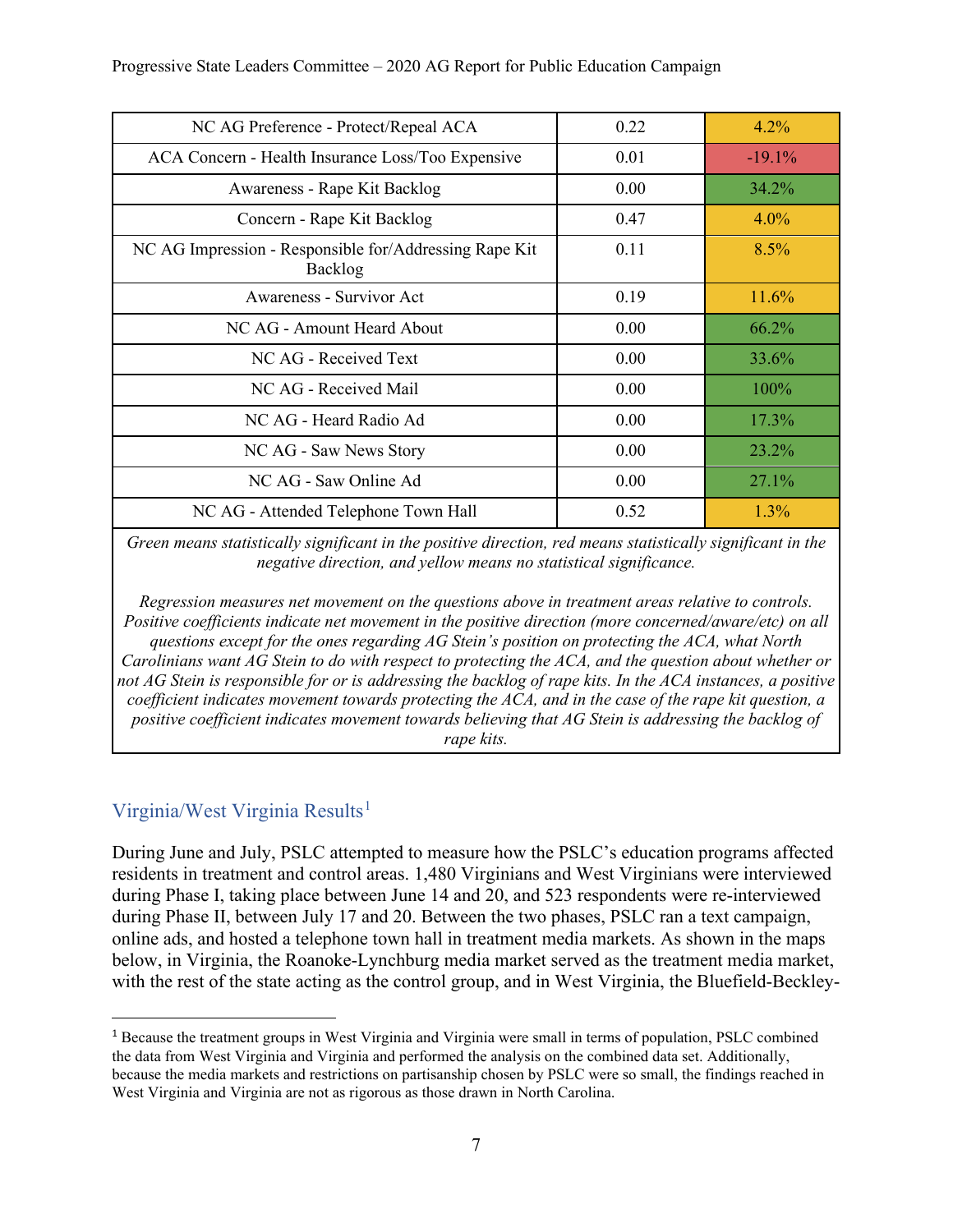Progressive State Leaders Committee – 2020 AG Report for Public Education Campaign

Oak Hill media market received the treatment programs, with the rest of the state again acting as control.



Across the duration of the program, there were fewer statistically significant impacts of the programs in Virginia and West Virginia, as shown in the table below. Participants in treatment groups showed positive movement for having heard about their Attorney General in the last month after the program. In particular, over the course of the program treatment group respondents showed statistically significant positive movement for having received a text about their attorney general within the past month, relative to their control group counterparts. Statistically significant positive movement was also observed for treatment group respondents on awareness of the attorney general's work on the ACA lawsuit, relative to control group participants.

The only question that showed significant negative movement related to the attorney general's handling of the rape kit backlog. While treatment group respondents did not move significantly on this issue, control group participants became less sure of their stance toward their attorney general.

| <b>Question</b> | Significance | Coefficient |
|-----------------|--------------|-------------|
|                 |              |             |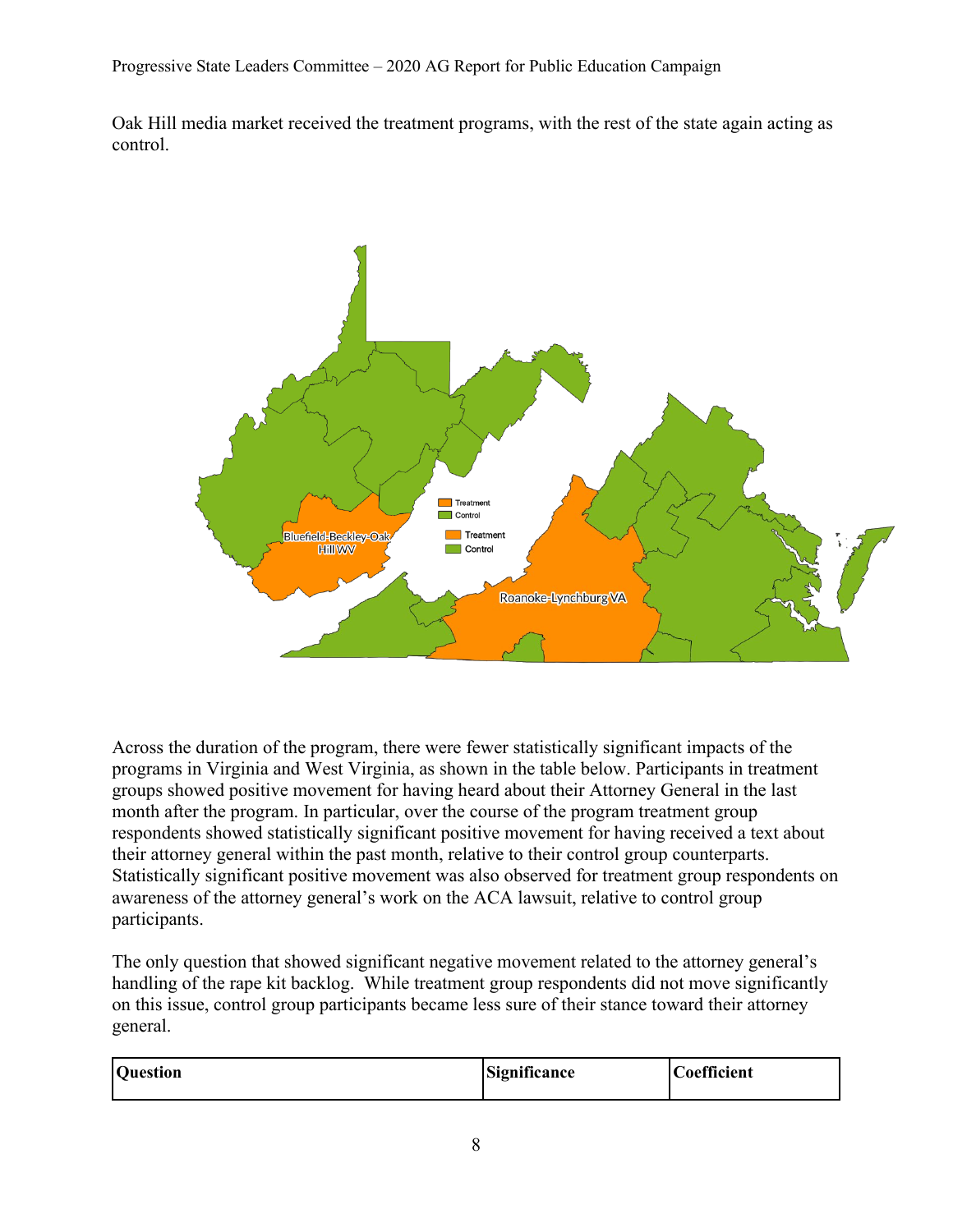| COVID-19 Concern - Health                                      | 0.73                                            | $-4.0\%$ |
|----------------------------------------------------------------|-------------------------------------------------|----------|
| COVID-19 Concern - Economy                                     | 0.22                                            | 18.5%    |
| AG Awareness - COVID-19                                        | 0.93                                            | 1.2%     |
| <b>SCOTUS ACA Awareness</b>                                    | 0.66                                            | 5.7%     |
| AG Awareness - ACA Lawsuit                                     | 0.00                                            | 45.8%    |
| AG Impression - Protect/Repeal ACA                             | Excluded as AGs on different sides of the issue |          |
| AG Preference - Protect/Repeal ACA                             | 0.98                                            | $-0.1\%$ |
| <b>ACA Concern - Health Insurance Loss/Too</b><br>Expensive    | 0.55                                            | 6.5%     |
| Awareness - Rape Kit Backlog                                   | 0.91                                            | $-1.5%$  |
| Concern - Rape Kit Backlog                                     | 0.58                                            | 5.8%     |
| AG Handling of Rape Kit Backlog                                | 0.04                                            | $-23.6%$ |
| AG Impression - Responsible for/Addressing Rape<br>Kit Backlog | 0.96                                            | 0.4%     |
| <b>AG</b> - Amount Heard About                                 | 0.03                                            | 27.4%    |
| <b>AG</b> - Received Text                                      | 0.03                                            | 15.3%    |
| AG - Saw News Story                                            | 0.92                                            | $-1.0%$  |
| AG - Saw Online Ad                                             | 0.42                                            | 7.1%     |
| AG - Attended Telephone Town Hall                              | 0.78                                            | 0.9%     |

*Green means statistically significant in the positive direction, red means statistically significant in the negative direction, and yellow means no statistical significance.*

*Regression measures net movement on the questions above in treatment areas relative to controls. Positive coefficients indicate net movement in the positive direction (more concerned/aware/etc) on all questions except for the ones regarding what voters want their AG to do with respect to protecting the ACA and the question about whether or not the AG is responsible for or is addressing the backlog of rape kits. In the ACA instance, a positive coefficient indicates movement towards protecting the ACA, and in the case of the rape kit question, a positive coefficient indicates movement towards believing that the AG is addressing the backlog of rape kits.*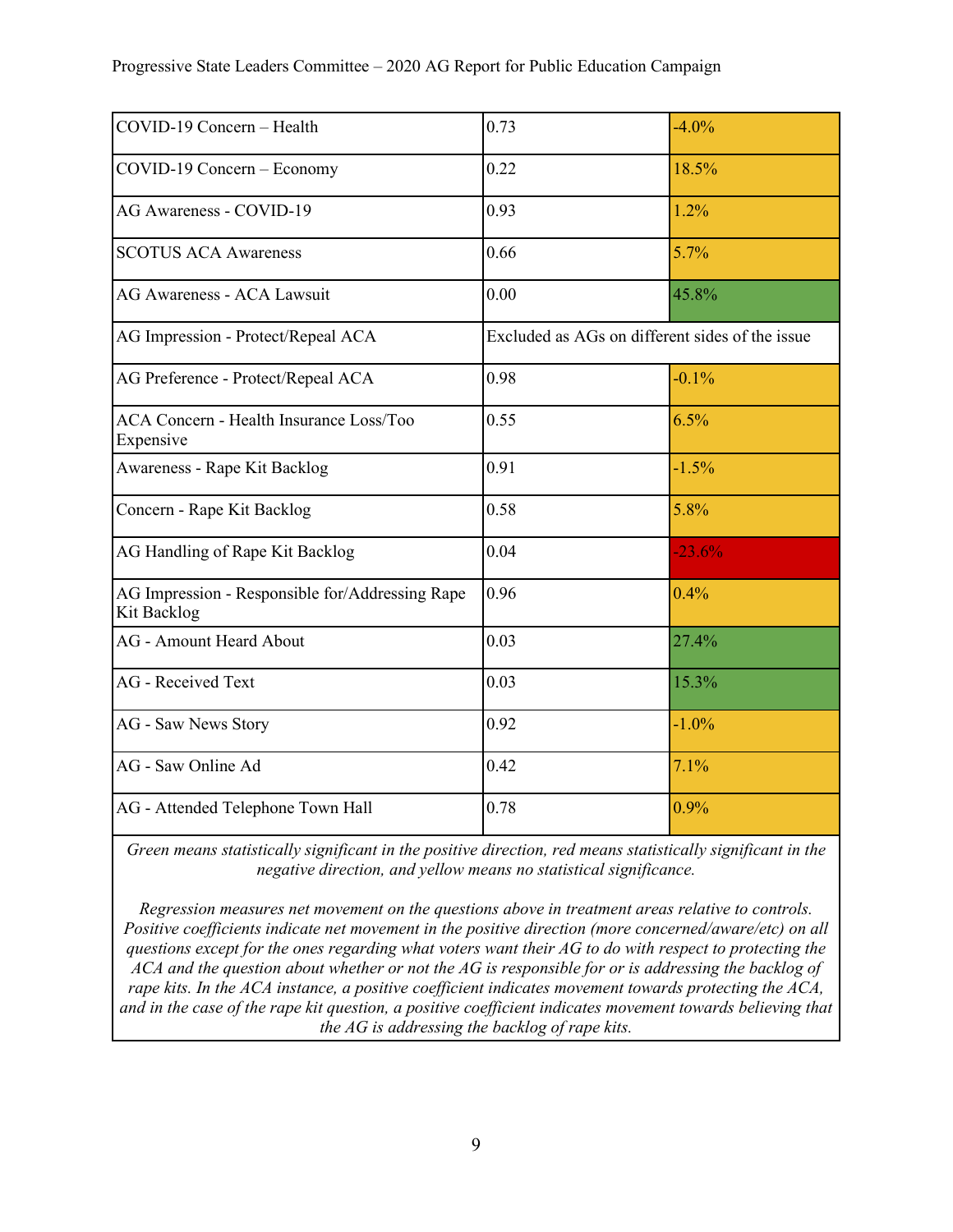# <span id="page-9-0"></span>Conclusions from the Education Campaign

#### **1. An education campaign about an attorney general's actions will raise public awareness.**

An education campaign targeting residents about specific actions by an attorney general has the potential to raise public awareness of the attorney general. This was clearly the case in North Carolina. The education campaign raised awareness of the attorney general as respondents reported hearing more about AG Stein and having received texts and mail. Respondents also reported hearing radio advertisements and seeing news stories and online advertisements.

While there is less evidence that the education campaign was as successful in Virginia/West Virginia, more respondents to the survey following the education campaign reported that they heard about their state attorney general during the education campaign and that they received a text message. Even where the results were less conclusive there is evidence that an education is effective in raising public awareness about an attorney general.

#### **2. Educating the public about an attorney general's actions on pressing issues may be effective in raising public awareness about the attorney general's work.** *Additional studies are recommended***.**

An education campaign targeting unaffiliated voters about specific actions by an attorney general has the potential to raise awareness of the attorney general and the attorney general's work on pressing issues. In North Carolina, the education campaign resulted in greater awareness of AG Stein's COVID-19 work, defense of the ACA in court, and efforts to end the sexual assault kit backlog. The education campaign also showed increased public understanding of AG Stein's role in protecting the ACA, while increasing public concern about the consequences of the Supreme Court's potential repeal of the ACA through loss of health insurance or rising healthcare costs.

While the survey showed an increase in awareness of AG Stein's work, only one survey question focused on the respondent's preference for the AG. The result show no significant positive or negative movement. A question about the respondent's impression of the AG's work to protect the ACA showed some positive movement.

In Virginia/West Virginia, the education campaign raised awareness of the role of the respective attorney general in the ACA lawsuit but showed little success in raising awareness on the other issues tested, including COVID-19 and the sexual assault kit backlog. While this may be a result of the sample, the results may serve as a reminder that the context of an education program may be important as well as the means of communication used to convey information.

#### **3. An education campaign on a complex or unexposed issue may raise public concern rather than understanding or support.**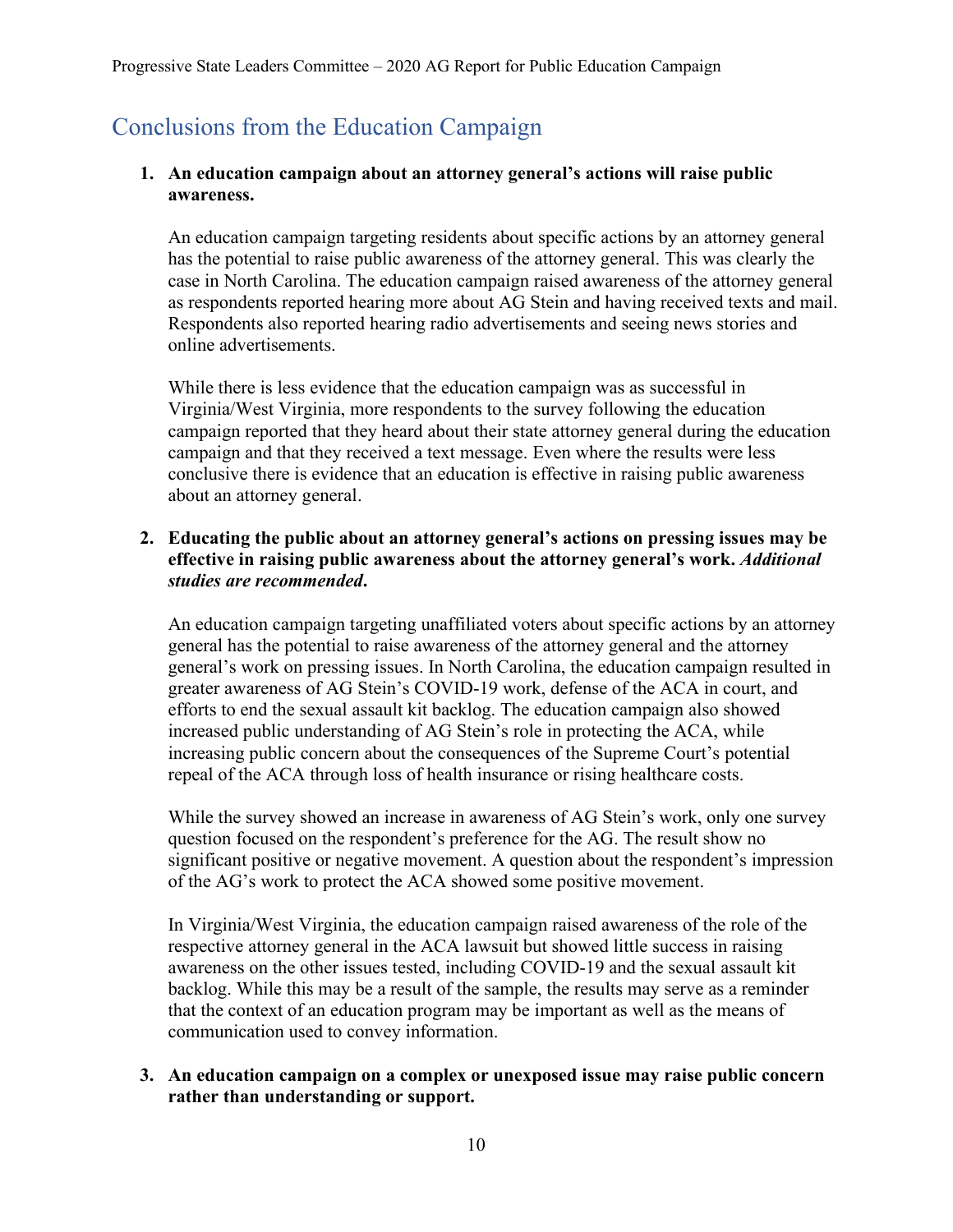The ACA lawsuit and the response to COVID-19 are relatively simple issues for voters to understand. While they represent complex policies, the consequences and potential outcomes have been made clear over time. Given that the ACA had been a national issue for a decade, members of the public already had developed a baseline knowledge and could understand what it means when an attorney general supports or opposes the ACA with minimal additional information provided. Similarly, the pandemic itself and the government response to COVID-19, meaning constant messaging and education to the general public, was clearly known and understood to one degree or another to residents in 2020, and as such, it should have taken little effort from our education campaign to create awareness about an attorney general's COVID-19 work.

However, on issues with lower public levels of awareness, there is a risk that even positive, factual communications can move residents toward a negative view of the issue and then an attorney general. Such seemed the case with the rape kit backlog. In Virginia and West Virginia, building awareness around the state attorney general's efforts to reduce the backlog caused a negative shift in residents' impression of the office's handling of the issue. In North Carolina, while public awareness of the issue increased after the education campaign, there was no statistically significant movement in public opinions on the backlog.

Residents were likely unaware of the backlog, and upon being informed during the education campaign that there was a problem being addressed, residents became both aware (probably for the first time) and then concerned. Understanding how the backlog occurred, who is responsible, and what these attorney generals did to address the problem required more than a short-term communications effort. Thus, the data returned from the survey suggests that an education campaign on less prevalent or well-known issues requires a more significant program to inform residents of the basics first and well in advance of explaining how an attorney general is working to address that issue.

## <span id="page-10-0"></span>Recommendations

From the education campaign conclusions describes above, PSLC should consider the following actions for future education campaigns.

1. **PSLC should engage in education campaigns to increase public awareness of attorneys general and their work.**

The data collected following the summer 2020 education campaign shows some success in raising public awareness about the office of attorney general. By contacting residents through a mix of media, PSLC can inform constituents about state attorneys general and raise awareness of powers of a particular state attorney general office.

**2. PSLC should engage in education campaigns that clarify the role of a state attorney general on high-exposure or well-understood topics.**